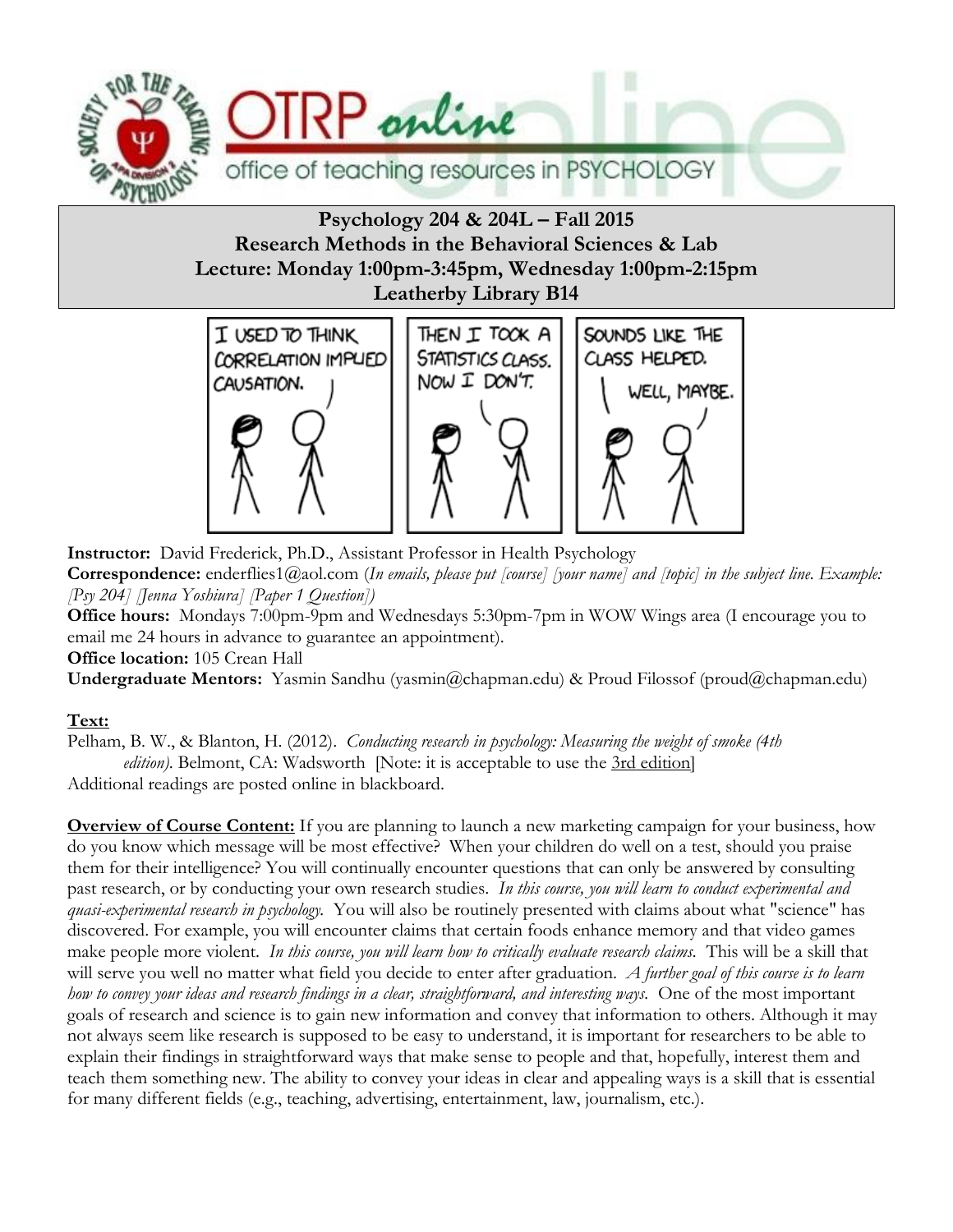This course is quite challenging and intense. My view is that the purpose of college classes is to help you master the material so thoroughly that you could teach the material to your friends and family. Every lecture and reading has study guides or worksheets to go along with them. If you focus on mastering these guides, you are in great shape to excel on the exams. You will also conduct a research project and write up the results in APA style. To help you write the strongest research paper possible, the paper is broken up into smaller assignments throughout the semester. I am always available to help you master the content – never hesitate to contact me.

\*Note: Cartoon used with permission fro[m http://xkcd.com/](http://xkcd.com/)

### **Weekly Readings & Assessment Due Dates**

### **Week 1: August 31, & September 2**

| <b>Monday</b>                |                     |                                                                               |  |  |  |
|------------------------------|---------------------|-------------------------------------------------------------------------------|--|--|--|
| Wednesday: Readings:         |                     | <i>Haiken</i> * <u>Dr. Oz's 10 most controversial weight loss supplements</u> |  |  |  |
|                              |                     | Sepah * What we can learn from the Dr. Oz saga.                               |  |  |  |
|                              |                     | Friedman * Lies, damned lies, and medical science                             |  |  |  |
|                              |                     | Shermer * I am therefore I think                                              |  |  |  |
|                              |                     |                                                                               |  |  |  |
|                              |                     | Week 2: September $7 & 9$                                                     |  |  |  |
| <b>Monday:</b> (no Readings: |                     | <i>Shermer</i> * The most precious thing we have                              |  |  |  |
| class)                       |                     | Shermer * How thinking goes wrong                                             |  |  |  |
| Wednesday: Readings:         |                     | Kenrick * Social Psychology, Goals in Interaction                             |  |  |  |
|                              |                     | Week 3: September 14 & 16                                                     |  |  |  |
| <b>Monday:</b>               |                     | Assignments: Team 1 Activity: Shermer/Friedman Readings                       |  |  |  |
|                              | Readings:           | <i>Stanovich</i> * How to think straight about psychology                     |  |  |  |
|                              |                     | Lyubansky * Prejudice lessons from the Xavier Institute                       |  |  |  |
| <b>Wednesday: Readings:</b>  |                     | Pelham & Blanton * #7: Experience carefully planned: Experimental research    |  |  |  |
|                              |                     |                                                                               |  |  |  |
|                              |                     | Week 4: September 21 & 23                                                     |  |  |  |
| <b>Monday:</b>               |                     | Assignments: Team 2 Activity: Lyubanksy/Stanovich readings                    |  |  |  |
|                              |                     | <b>Assignments: Group: Project Topic and Theory Paragraph</b>                 |  |  |  |
|                              | Readings:           | <i>Pelham &amp; Blanton</i> * #4: Moving from notions to numbers              |  |  |  |
| <b>Wednesday:</b>            |                     | Assignments: Email me 10+ articles as group                                   |  |  |  |
|                              | Readings:           | <i>Frederick</i> * Research methods cheat sheet (return to this periodically) |  |  |  |
|                              |                     | Week 5: September 28 $\&$ 30                                                  |  |  |  |
| <b>Monday:</b>               |                     | <b>Assignments: Team 3 Activity Pelham Blanton Chapter 4</b>                  |  |  |  |
|                              | Readings:           | <i>Harlow</i> * Discovering love                                              |  |  |  |
|                              |                     |                                                                               |  |  |  |
|                              |                     | Wednesday: Assignments: Group: Bullet Point Project Summary Due end of class  |  |  |  |
|                              |                     | Assignments: Extra Credit Study Guide (lecture + reading)                     |  |  |  |
|                              |                     | Week 6: October 5 & 7                                                         |  |  |  |
| Monday:                      | Assignments: Exam 1 |                                                                               |  |  |  |
| <b>Wednesday:</b>            |                     | Assignments: Group: Begin Data Collection on or before this date              |  |  |  |
|                              | Readings:           | Bem <sup>*</sup> Writing the empirical article                                |  |  |  |
|                              |                     | <i>Frederick</i> * Guidelines for Paper                                       |  |  |  |
|                              |                     |                                                                               |  |  |  |
|                              |                     | Week 7: October 12 & 14                                                       |  |  |  |

**Monday:** Assignments: Team 4 Activity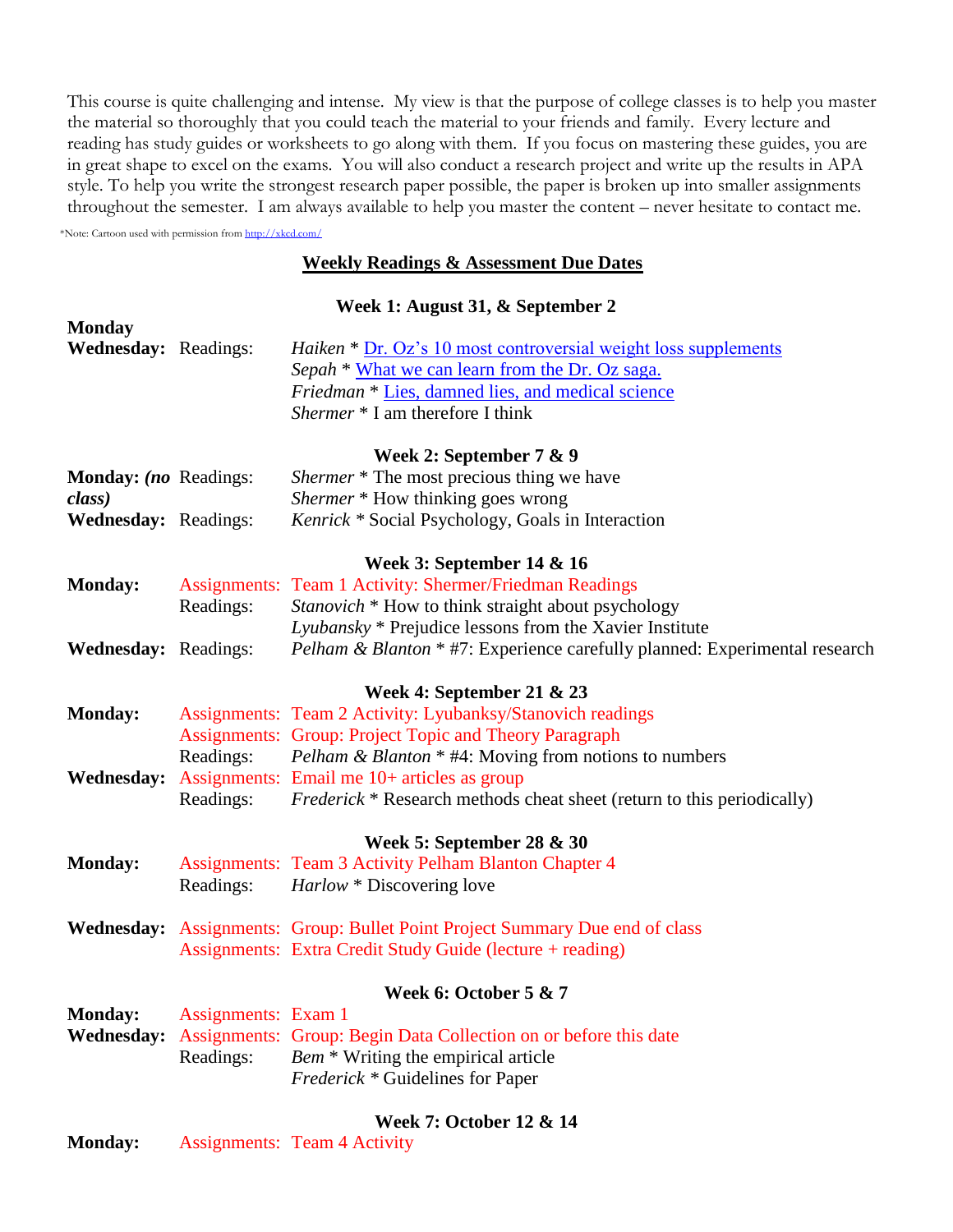|                             | Readings: | <i>Pelham &amp; Blanton</i> * #6: Nonexperimental research designs                                                                     |
|-----------------------------|-----------|----------------------------------------------------------------------------------------------------------------------------------------|
| <b>Wednesday:</b> Readings: |           | <i>Students</i> * Example student APA papers from past classes<br><i>Frederick</i> * Examples of good introductions to research papers |

### **Week 8: October 19 & 21**

| <b>Monday:</b> |           | Assignments: Paper: Title Page + Opening Paragraphs + Introduction Outline           |  |  |  |  |
|----------------|-----------|--------------------------------------------------------------------------------------|--|--|--|--|
|                | Readings: | <i>Pelham &amp; Blanton</i> * #8: Experience carefully exploited: Quasi-experimental |  |  |  |  |
|                |           | Frederick * Research methods cheat sheet (return to this periodically                |  |  |  |  |
|                |           | <b>Wednesday:</b> Assignments: Team 5 Activity                                       |  |  |  |  |
|                |           | Assignments: Extra Credit Study Guide (lecture + reading)                            |  |  |  |  |
|                | Readings: | <i>Shire</i> * Does pornography cause brain shrinkage?                               |  |  |  |  |
|                |           | <i>Sharp</i> * Critically examining scientific findings in the news + video          |  |  |  |  |

#### **Week 9: October 26 & 28**

| <b>Monday:</b> Assignments: Exam 2 |                                                                                          |
|------------------------------------|------------------------------------------------------------------------------------------|
|                                    | <b>Wednesday:</b> Assignments: Group: Email me Data File from Study by Friday 5pm Oct 30 |
|                                    | Readings: <i>Frederick</i> * Guidelines for Paper                                        |
|                                    | <i>Neuroskeptic</i> * The nine circles of scientific hell                                |
|                                    | <i>Neuroskeptic</i> * Publication bias in animal research                                |

### **Week 10: November 2 & 4**

| <b>Monday:</b> |           | Assignments: Email me 4+ new .pdf articles individually                                             |
|----------------|-----------|-----------------------------------------------------------------------------------------------------|
|                | Readings: | <i>Pelham &amp; Blanton</i> * #9: Choosing the right research design                                |
|                |           | <i>Neuroskeptic</i> * Exercise and Depression Revisited                                             |
|                |           | <b>Wednesday:</b> Assignments: Paper: Title Page + Abstract + Intro + Methods [Final draft quality] |

### **Week 11: November 9 & 11**

| <b>Monday:</b> | Readings: | <i>Nelson</i> * Maybe people actually enjoy being alone with their thoughts |
|----------------|-----------|-----------------------------------------------------------------------------|
|                |           | Simonsohn * We cannot afford to study effect size in the lab.               |

|           | <b>Wednesday:</b> Assignments: Extra Credit Study Guide (lecture + reading)   |
|-----------|-------------------------------------------------------------------------------|
| Readings: | <i>Frederick</i> * Research methods cheat sheet (return to this periodically) |

#### **Week 12: November 16 & 18**

| <b>Monday:</b>              | Assignments: Exam 3 |                                                                                  |
|-----------------------------|---------------------|----------------------------------------------------------------------------------|
| <b>Wednesday:</b> Readings: |                     | <i>Frederick</i> * Guidelines for paper [read it again!]                         |
|                             |                     | <i>Students</i> * Example student APA papers from past classes [read it again!]  |
|                             |                     | <i>Frederick</i> * Reporting statistics guide and APA style guide for references |

## **Week 13: November 23 & 25**

### **THANKSGIVING BREAK – NO CLASS**

#### **Week 14: November 30 & December 2**

**Monday** Assignments: Paper: Title Page + Abstract + Intro/Methods + Results [Final draft quality] **Wednesday:** Readings: *Gladwell* \* The Warren Harding Error  $Gladwell * The Warren Harding Error$ 

## **Week 15: December 7 & 9**

**Monday:** Assignments: FULL PAPER due at beginning of class (single spaced)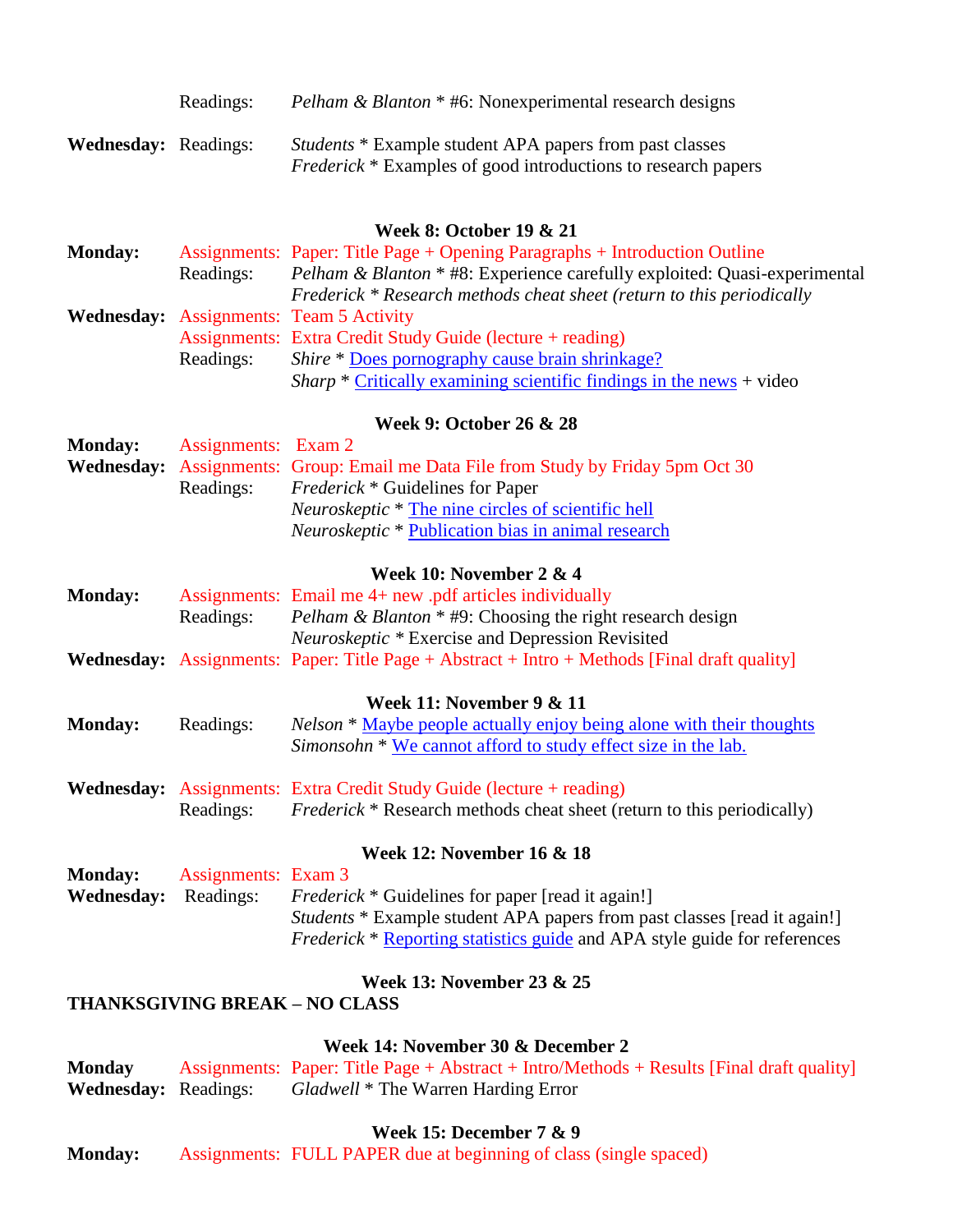**Wednesday:** Assignments: Present Posters

Readings: *Frederick* \* Example posters posted online

### **Week 16 Finals Week: December 14**

**Monday:** Assignments: Final Exam Monday 10:45am-1:15pm

|                     |                               | <b>Assignments</b> |                                                                                                                 |                                                                                                            |
|---------------------|-------------------------------|--------------------|-----------------------------------------------------------------------------------------------------------------|------------------------------------------------------------------------------------------------------------|
| $\mathbf{A}$ 94-100 | $A - 90-93.99$ $B + 87-89.99$ |                    | <b>B</b> 84-86.99 <b>B</b> 80-83.99 <b>C</b> +77-79.99                                                          |                                                                                                            |
|                     |                               |                    | <b>C</b> 74-76.99 <b>C</b> -70-73.99 <b>D</b> + 67-69.99 <b>D</b> 64-66.99 <b>D</b> - 60-63.99 <b>F</b> < 60.00 |                                                                                                            |
|                     |                               |                    |                                                                                                                 | Typical grade distribution (+/- 5%): A (25%), B (35%), C (30%), D/F (10%); class GPA typically 2.9-3.0/4.0 |

**Complete and submit your assignments on time.** It is your responsibility to make sure you are in class to complete and hand in assignments, and to hear any and all information and announcements. Late assignments: minus 10% if not handed in at beginning of class, minus 20% after class, minus 30% next day, and 0 afterwards. If you are having any issues, please discuss them with me before the due date.

### **1. EXAMS (60%)**

The exams test your knowledge of the *lectures* (70% of exam) and *readings* (30% of exam). You will be tested on materials from the readings that I do not cover in lecture. Please note, sometimes you will be presented an idea during lecture and then you will encounter it again weeks later in the readings (e.g., experimental methods). This is to give you exposure to the material in two different time periods to help you better learn and remember the concepts. You will be given a *study guide* for both the lectures and the readings. The exam questions are based *directly* on the study guide. Be prepared to describe each concept or study on the study guide carefully, and to provide the correct term when the concept is described or illustrated through a brief scenario or story. The exam questions are very straightforward, but require mastery of the material in order to excel because they are entirely short answer questions. It is very possible to score a 100 (typically 2-5 people do) and it is very possible to fail if you have not prepared because all of the answers are based on recall rather than recognition (as in a multiple choice test). Exam scores from past classes have typically ranged from 70-83 with large standard deviations (15).

**a. Exam 1 (20%: Week 6: Mon, October 5) b. Exam 2 (20%: Week 9: Mon, October 25)**

**c. Exam 3 (20%: Week 13: Mon, Nov. 16) d. Exam 4 (+0-2% EC: Week 16: Mon, Dec. 14, 1045am)** 

### **2. GROUP ACTIVITIES DEMONSTRATING CLASS CONCEPT (10%)**:

**2a. Group Activity Demonstrating Class Concept**: Your group will design and lead a 20-40 minute **interactive activity** based on the readings or concepts in class. This should be 80-90% *an activity*

that involves the class, only 10-20% *a presentation*. You could lead students through an experiment, do a demonstration that illustrates a research concept, lead debate or discussion, skit, send people outside to interview students for 15 minutes and report on their findings, present a study and have people critique or redesign it, perform a song, or an exercise meant to demonstrate a concept such as statistical interactions. Please feel free to meet me in office hours or for dinner the week before to brainstorm ideas.

**DUE DATE: Team 1 (Week 3: Mon, Sep 14 th) Team 2 (Week 4: Mon, Sep 21 st) Team 3 (Week 5: Mon, Sep 28 th) Team 4 (Week 7: Mon, Oct 12 th) Team 5 (Week 8: Wed, Oct 21 st)**

**Email your FINAL .ppt presentation/activity materials + description by Friday 12pm the week prior to your presentation date.**

**2b. Poster Presentation**: Your team will present a poster describing the results of your experiment. **DUE DATE: Week 15: Wed, Dec 9 th**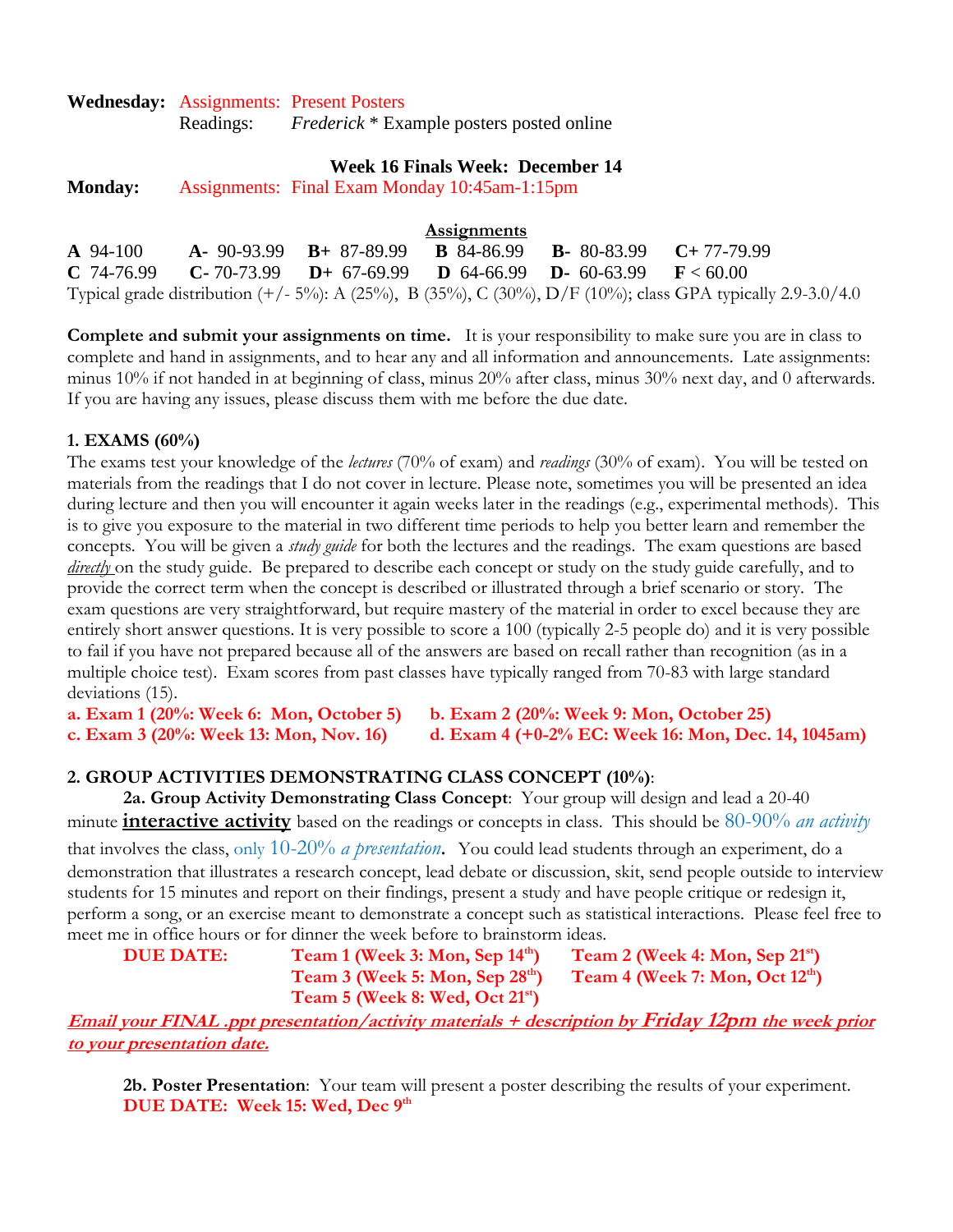## **3. GROUP RESEARCH PROJECT AND INDIVIDUAL APA RESEARCH REPORT (30%).**

The primary project in the course will be the development, conduct, and presentation of a group project. Because it's much more fun to collect data on questions that interest you than on topics that your instructor forces upon you, you will do a research project in an area that is of interest to you. Your final paper will be an APA-style research report based on the findings of your group project. You will need to come up with a hypothesis that tests a theory or that tests between two different theories. You will design an experiment and then collect and analyze some data on the topic. Your project must be an original true experiment with two fully crossed independent variables (e.g., at least a 2 X 2 ANOVA). You can collect the data online, in our classroom, or by asking students on campus to participate. Bonus points for a study that integrates two theories, has a behavioral measure as a dependent variable, or is otherwise creative. You will have significant class time to plan and conduct your study. Your grade on the project will be based on creativity, rigor of the experimental methods, theoretical significance, quality of the writing, and strict adherence to APA style. Your contribution to the project will be graded by your group as well as by your instructor.

- **a. Group: Project Topic and Theory Paragraph (Week 4: Mon, Sep 21)**. One paragraph describing theory and topic guiding your project, and possible hypotheses.
- **b. Group: Email me 10+ Articles (Week 4: Wed, Sep 23)**

**c. Group: Bullet Point Project Summary (Week 5: Wed, Sep 30)** 1.5 page bullet point list with: A)

theory tested B) hypothesis C) prediction D) independent variables E) dependent variables;

F) study design; G) how you plan to collect the data + H) all study materials (e.g., survey measures)

**d. Group: Begin Data Collection (Week 6: Wed, Oct 7)**

**e. Group: Email me Data File from Study (Week 9: Friday 5pm, Oct 30)**

*Grading scheme: Minus* **5% off final overall grade** *for each of above not completed thoroughly or on time.*

Although you did the project as a group, you will each write an *independent* paper on the project. You will prepare a concise APA style paper describing your study with the following components that conform **precisely** to the following page limits: Title page (1 page), abstract (1 page up to 150-200 words), introduction (2.50-2.99 pages), method (1.0-2.0 pages), results (.75-2.0 pages), discussion (1.75-1.99 pages), references (10-20 journal references; 1 page), one table and one figure (2 pages). Must be single-spaced, 12-point font, Times New Roman, 1-inch margins. If it is shorter than the requirements for each section, lengthen it. If it is longer than the requirements, shorten it. Everyone has exact same amount of space.

- **a. Paper: Title Page, opening paragraphs, Introduction Outline (Week 8: Mon, Oct. 20)** Opening 1-2 paragraphs with hook/theory/thesis/roadmap + detailed bullet point outline of introduction (broken up with bolded headers)
- ` **b. Email me 4+ new articles you are including in your paper (Week 10: Mon, Nov 2)**
- **c. Paper: Title Page, Intro, Methods (a-c = 5%) (Week 10: Wed, Nov 4)**
- **d. Paper: Title Page, Abstract, Intro, Methods, Results (5%) (Week 14: Mon, Nov 30)**
- **e. Full Paper: Title, Abstract, Intro, Methods, Results, Refs, Fig. (20%) (Week 15: Mon, Dec 7)**

# **4. ATTENDANCE (Up to -100% off of final grade)**

**Attendance:** Throughout the semester, we will do many activities and have many discussions as a class. Enthusiastic and creative participation is expected, and attendance is required. You can miss two class sessions for any reason (illness, injury, party, job interview, travel, death in family). There is no need to justify or explain the absence. After two missed classes, *each* missed lecture or lab translates into **minus 5.0 points** off your overall final grade. **Cell phone/Email/Facebook = Absence:** Texting, emailing, facebooking, twittering, ESPNing without prior permission during class constitutes an absence for the class **(minus 5.0 points)**.

# **5. RESEARCH PARTICIPATION EXTRA CREDIT (+0 to 2.25% to final grade)**

In addition to learning about research studies, you will also have the opportunity to participate in studies as well to experience how research studies are conducted. You can earn +.75% for each study you participate in,

**6. EXAM EXTRA CREDIT**: Hand in completed **lecture+reading** study guides one week before exam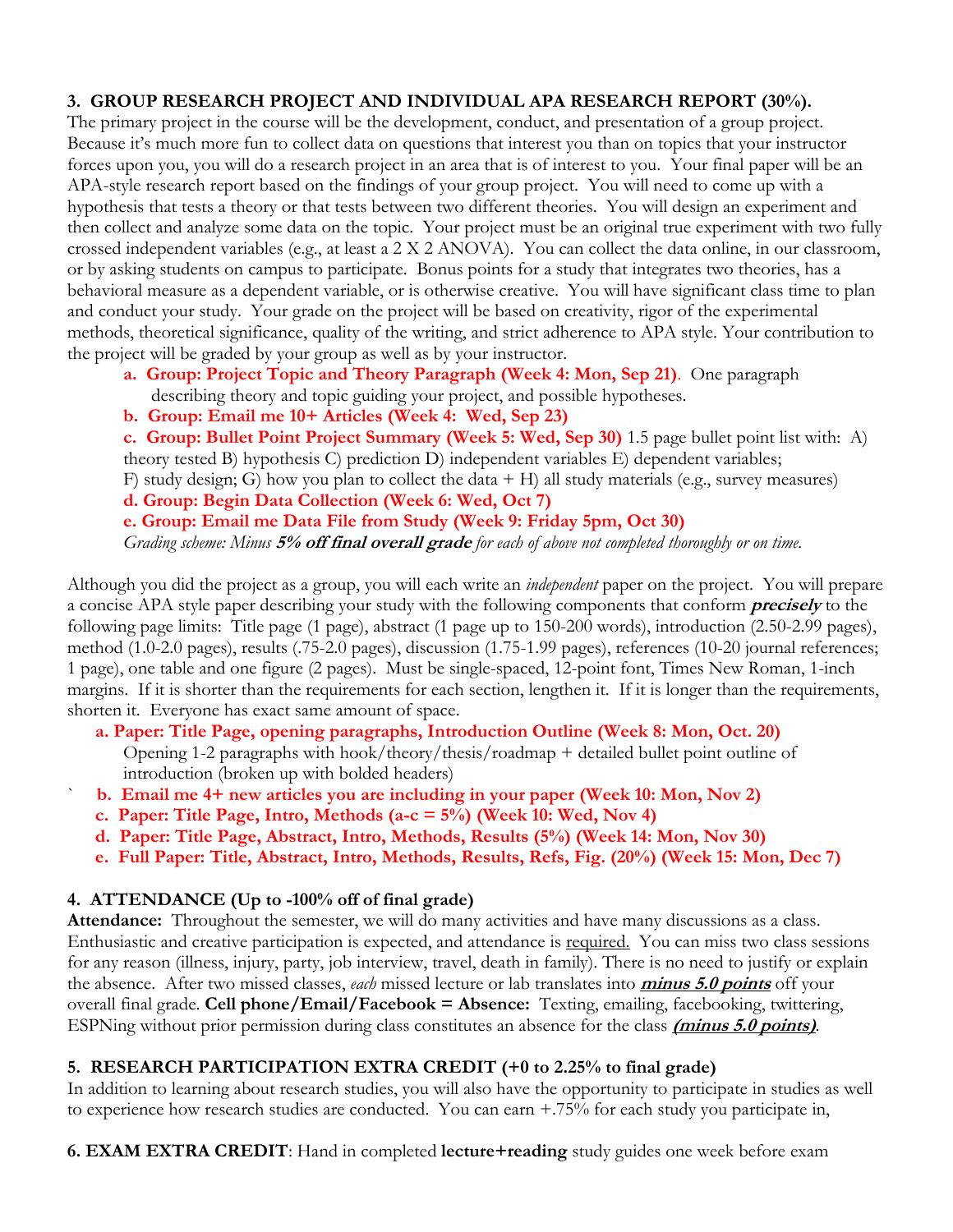**a. Extra Credit Study Guide Exam 1 (+3.0% on exam) (Week 5 Wed, Sep 30)**

**b. Extra Credit Study Guide Exam 2 (+3.0% on exam) (Week 8 Wed, Oct 21)**

**c. Extra Credit Study Guide Exam 3 (+3.0% on exam) (Week 11 Wed, Nov 11)**

## **Course Policies and Information**

**1. Academic honesty:** Your writing should come from *you.* While you may draw from other sources to help formulate or support your work, you **must always cite these sources** and tie them into your own ideas and theses. Plagiarism is a serious offense, and may result in students failing the course or being expelled from the university. Guidelines on citing references will be provided in class.

## **2. Student Learning Outcomes and Course Objectives.** This course will develop your:

# *1) Research Skills*

- a. Derive hypotheses from theories, and predictions from hypotheses
- b. Understand the logic behind experimental and correlational study designs
- c. Understand the challenges in identifying causal links between two factors
- d. Identify mediators, moderators, and boundary conditions of effects
- e. Understand common problems in designing and implementing surveys
- f. Understand the logic of t-tests, between and within subjects ANOVAs, correlations, partial correlations, and possibly regression, and conduct these tests in SPSS
- g. Understand common problems in designing and implementing surveys
- *2) Writing and Oral Communication Skills*
	- a. Clearly convey how the existing research literature justifies your hypothesis and prediction
	- b. Present and discuss ideas more effectively in class
	- c. Create an activity to convey research methods content
	- d. Identify the writing format of the American Psychological Association (APA)
	- e. Recognize when writing is and is not in conformance with APA format
	- f. Demonstrate ability to write in APA format
	- g. Operationally define a formal hypothesis and produce a written thesis/research report that applies knowledge of critical reasoning, accurately interpret behavioral science and related sources, and communicates in writing a balanced account and definitive conclusion of whether hypothesis is supported.
- *3) Critical Reasoning*
	- a. Demonstrate ability to construct and critically analyze complex arguments, and distinguish good reasoning from bad.
	- b. Evaluate lay and professional literature related to psychological issues and distinguish appropriate and valid information from specious and flawed information.
	- c. Organize and construct a formal critique of a major psychological issue.
- **3. Chapman University's Academic Integrity Policy**. Chapman is a community of scholars which emphasizes the mutual responsibility of all members to seek knowledge honestly and in good faith. Students are responsible for doing their own work, and dishonesty of any kind will not be tolerated anywhere in the university.
- **4. Chapman University's Students with Disabilities Policy**. In compliance with ADA guidelines, students who have any condition, either permanent or temporary, that might affect their ability to perform in this class are encouraged to contact the Disability Services Office. The Disability Services Office will work with the appropriate faculty member who is asked to provide the accommodations for a student based on the documentation and the individual student needs. The granting of any accommodation will not be retroactive and cannot jeopardize the academic standards or integrity of the course.
- **5. Equity and Diversity.** Chapman University is committed to ensuring equality and valuing diversity.